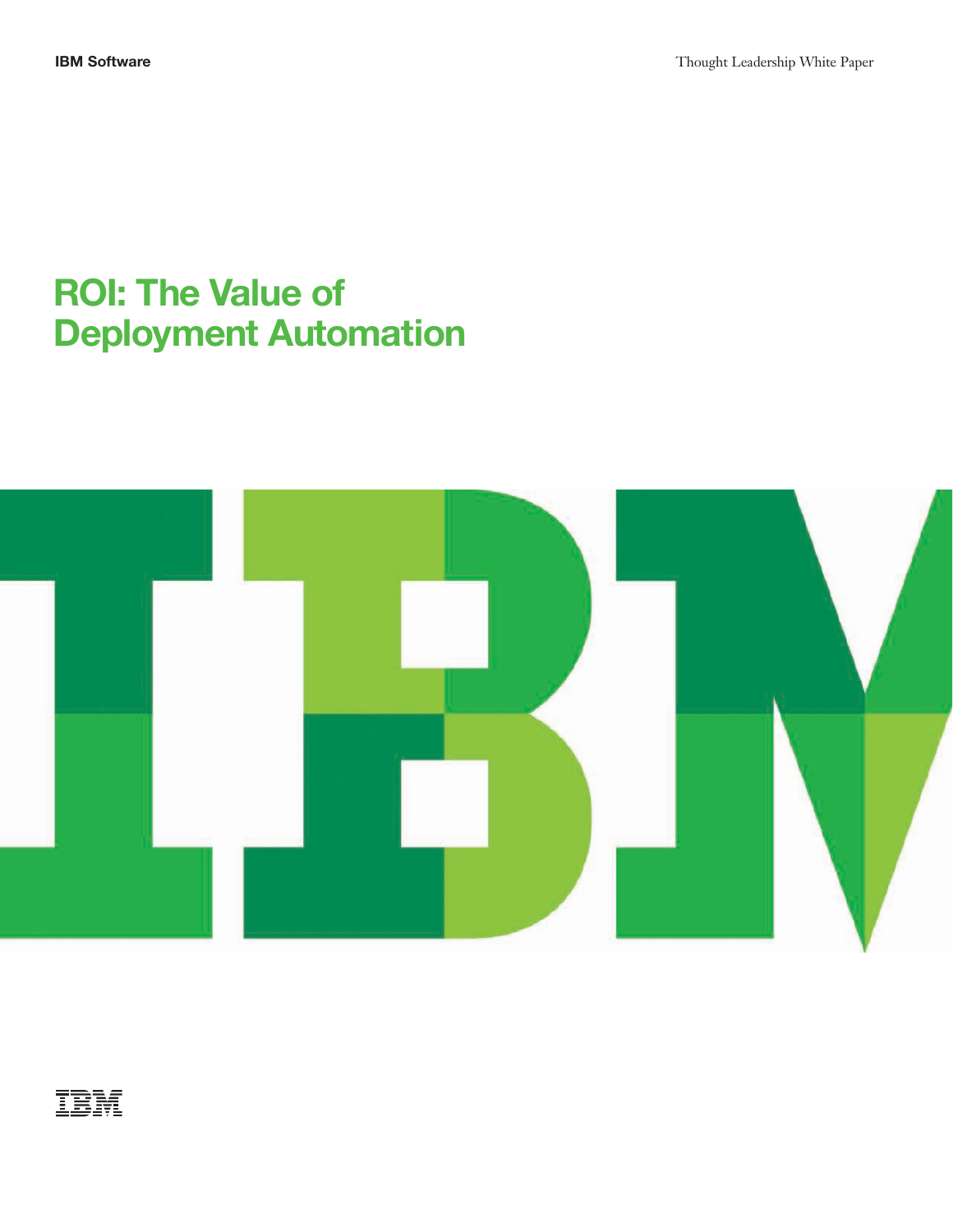# **Contents**

- **2** Numerous sources, different focuses
- **3** Automating manual work
- **4** Reducing script writing and maintenance
- **4** Error-prevention (pre-prod)
- **4** Error-prevention (prod)
- **5** Audit and bug triage: visibility into what's where and how it got there
- **5** Reduced evening/weekend demands on release engineers
- **6** Bottom line
- **6** Appendix A

How will we benefit from adding a software deployment automation framework? Whose work will be impacted by the changes it brings? Can we justify the investment in making the transition to automated deployments?

how a deployment automation framework can streamline release This guide will help you answer these questions and explain operations and increase business agility.

## Numerous sources, different focuses

An organization considering the adoption of deployment automation will do so to meet its own business objectives. Some organizations may be focused on clear reporting for audit, while others will be focused on getting features to market more quickly.

At IBM, we work with a variety of teams evaluating our industry leading application deployment automation solution, IBM UrbanCode Deploy. While this paper is not intended to be tool specific, we have drawn extensively from our interactions with our customers to lay out the value proposition behind that type of tool and provide examples.

Most evaluation teams focus only on the value of meeting their top priority. However, when trying to understand the value of a deployment automation tool, avoid focusing exclusively on the most pressing problems. Instead, consider the range of benefits the organization can expect.

#### **Value: productivity, error reduction, visibility, & time to market**

There are three major types of value delivered by deployment automation. First, productivity improves as work that was done through slow manual processes is replaced with automation, and test labs suffer fewer outages. Second, reducing errors eliminates rework, wait times and the business impact of failures in production. Third, an automation system should record and broadcast what it does improving visibility and auditability.

Together, these core benefits enable companies to deliver to market faster, improving business agility. Common release bottlenecks are eliminated, while the cost and risk associated with production releases are dramatically reduced.

This document will examine the benefits of automation across several categories:

- Automating manual work: The simple reduction of deployment effort from automating a previously manual process.
- Reducing script writing and maintenance: Benefits from using prebuilt integrations over writing your own scripts and tools to help with a deployment.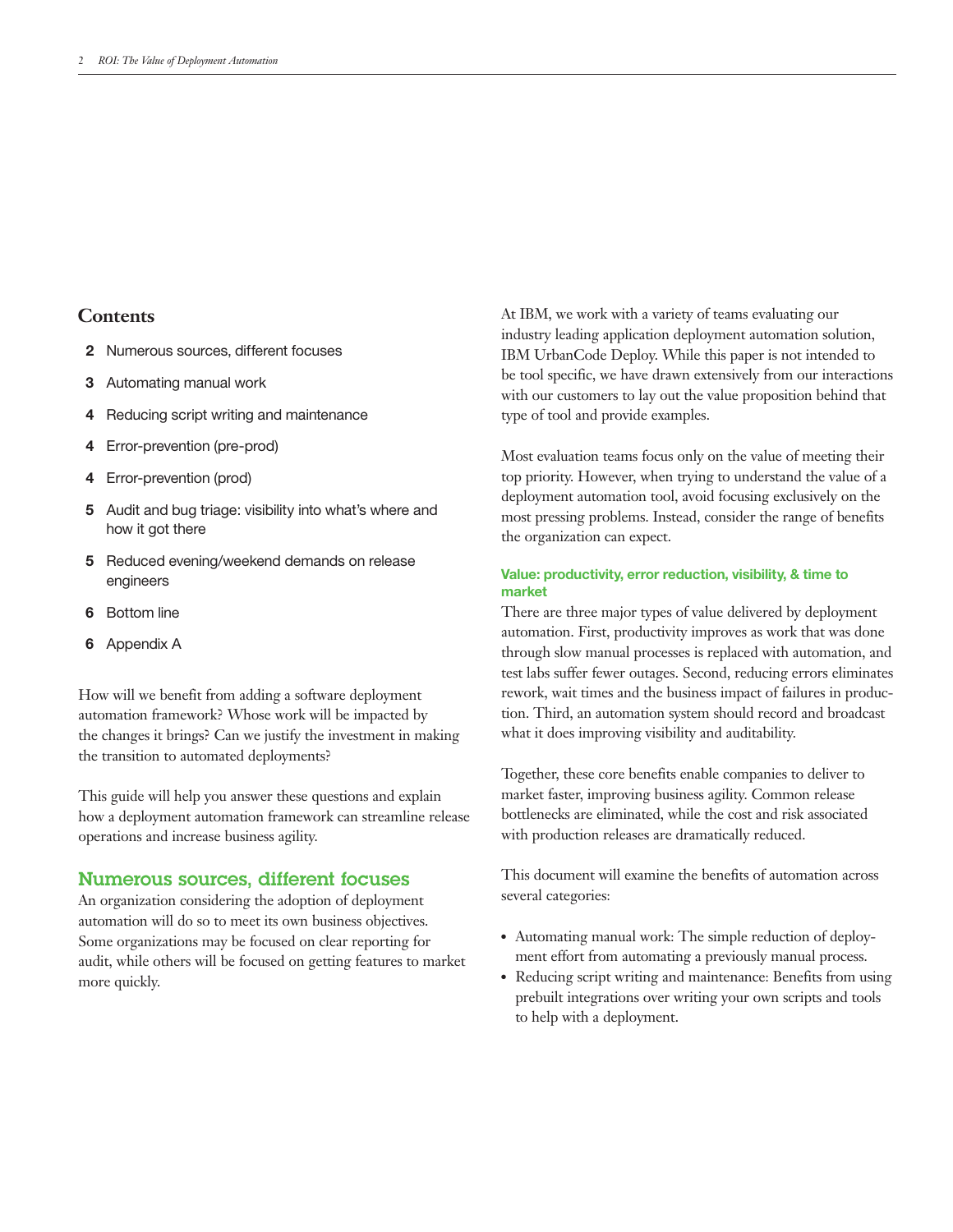- ●● Error prevention: Manual processes are error-prone. Benefits in both production and pre-production are examined.
- Audit and visibility: With better tracking of what is where, bug triage times are improved and audits go more smoothly.
- Reduced evening/weekend hours for release engineers: Benefits to productivity, fewer errors and even retention.

#### **Calculate based on desired state**

A standard ROI calculation for deployment automation asks, "How many application deployments do you do in a year?" and "How many servers are updated with each deployment?". If you are trying to improve an existing process, this can be an appropriate measurement.

Use a forward-looking approach to counting deployment frequency and scale. Calculate based on the reality the deployment automation effort will support when implemented. For example, if part of the motivation is that a major application is scaling up from a handful of servers to several dozen, consider the value based on the more numerous count.

Likewise, if the organization is trying to speed time to market, estimate the impact of deployment pace to both production and pre-production environments. A twofold to fourfold increase in production releases, and as much as a tenfold increase in deployments to test labs are common.

## Automating manual work

Reducing the efforts needed to execute a release is an obvious saving. Detail the team's existing process and how much time it takes to execute—effort and clock time are both important. The effort saved is a direct cost savings. Clock time will be useful when examining the savings associated with reducing environment downtime.

When calculating savings (See Appendix A), consider various types of deployments that are executed and the effort required for each. Often, a deployment to a test environment is much faster, and easier, than a production release. Since test environment deployments are more frequent, the smaller savings per deployment are still important. Calculate an expected savings for each type of deployment.

Many find that a deployment to a test lab happens about a day after it is requested and takes 30 - 180 minutes of effort. After implementing a deployment automation workflow, the manual effort is reduced. In the example in Appendix A, the deployment starts shortly after the request, requires only five minutes of effort, and reduces the outage by 50 percent.

Production deployments can follow a similar pattern. But due to their larger scale, they take more effort. Because an automation system can multi-task better than humans, the savings tend to be more dramatic as the number of servers increases. This is especially true for the sizeable minority of organizations who spend multiple days, or even weeks, on a production release.

#### **Remember to count configuration changes**

For many groups, the task of updating application configuration to match the environment is handled separately from the deployment of the application itself. When considering deployment time and errors introduced in a deployment, be careful not to forget the impact of configuration, as a good deployment automation framework will help streamline that process as well.

#### **Shrinking outage windows**

With shorter deployments come shorter outage windows. This can mean reduced impact on revenue generating systems in production. In test environments, less of the developers' and testers' time is wasted as they wait on the application to be testable.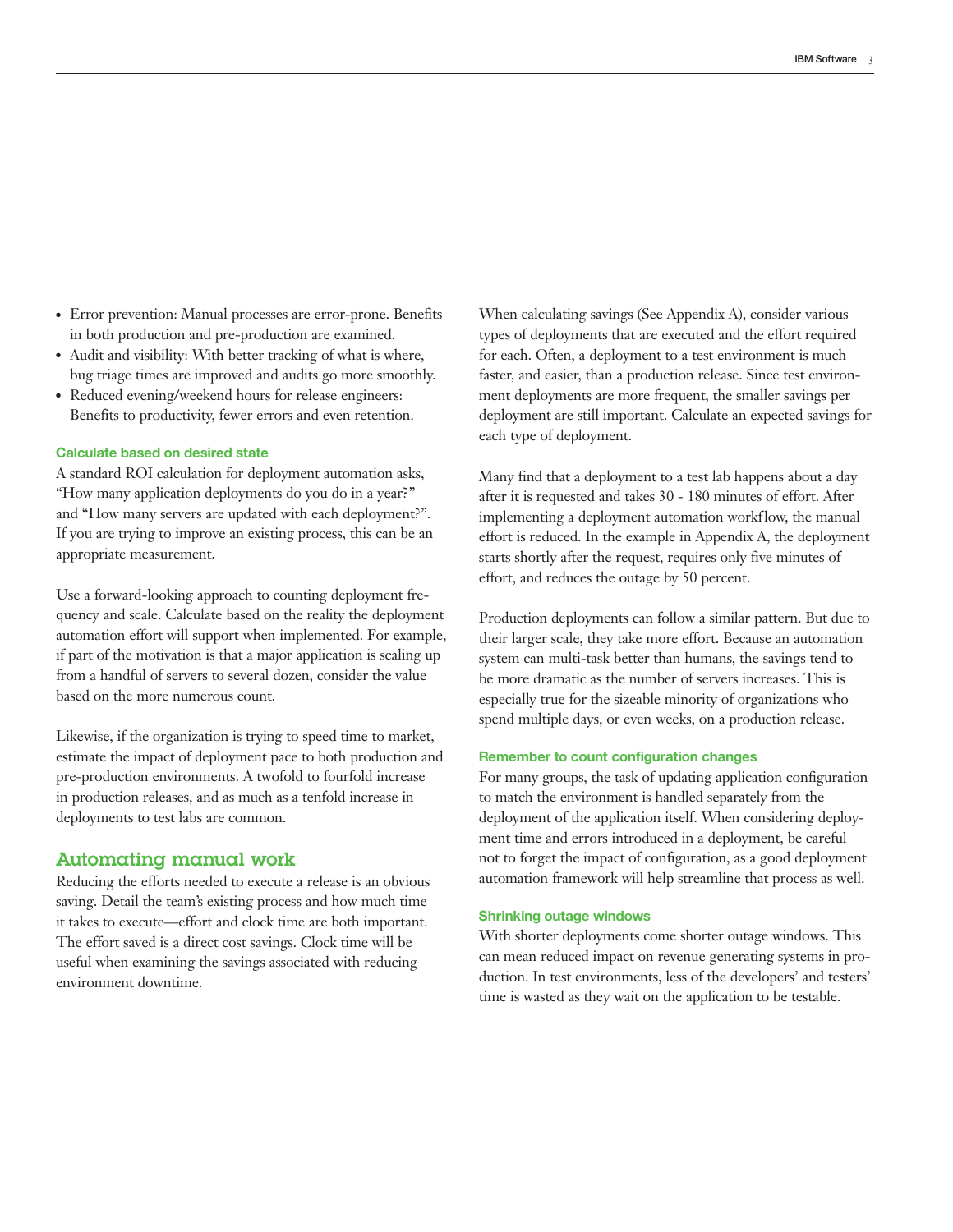*"We went from barely completing work in the 4 hour window (and always extending the window for roll- backs) to finishing in about 20 minutes"*

—Director Release Management for a mutual fund company

## Reducing script writing and maintenance

Most manual processes leverage "helper scripts". These scripts must be written and maintained by experts. They must also be distributed to the appropriate servers regularly. When a script maintainer leaves the company, the scripts left behind are often complex enough that the maintainer's replacement is afraid to make modifications. Scripts (and the processes they supported) become static, and potential improvements are avoided until enough pent-up demand results in a complete and costly rewrite.

Good automation frameworks provide integrations to streamline deployments to common target platforms. Our UrbanCode Deploy customers find that almost all of the script writing work is eliminated by plugins provided with the tool. The remaining scripts are automatically distributed to the target servers and executed consistently.

To understand the savings from reduced scripting, interview deployment engineers and developers to see how much time they spend on these activities.

#### **Internal deployment tools**

Some organizations have gone beyond mere scripting and created in-house deployment automation frameworks. The costs of maintaining those systems and adapting it to new needs are often high enough to justify switching to a third-party tool.

## Error prevention (pre-prod)

Deployment errors in development and test environments are expensive. At IBM, we have worked with groups that averaged one day each month where offshore test teams did no testing due to a catastrophic deployment failure. Another organization had a four week test/hardening cycle. On average, they spent two weeks sorting out deployment and configuration problems. If these challenges were eliminated they would get to market two weeks faster or have higher quality.

Interview testers and developers to see what kinds of time leaks they are facing. For a simple ROI, thinking in terms of engineer time wasted is probably easiest. However, the business may care much more about speeding time to market or quality, and that should be part of how you present your results.

## Error prevention (prod)

What does a deployment error cost in production? Do we impact our users in an expensive way? Do we lose the goodwill of our customers? Do we lose money on e-commerce? How much effort is required to remediate?

Placing a dollar figure on many of these concerns (aside from e-commerce losses) can be challenging—make your best effort. Then calculate the losses per deployment error, the frequency of error, and multiply by the number of production deployments the business wants.

Rollback should also be considered. If the deployment is executed well but the application behaves badly in production, reverting to an old version may be desirable. What are the savings of being able to rollback to a previous version in a matter of minutes?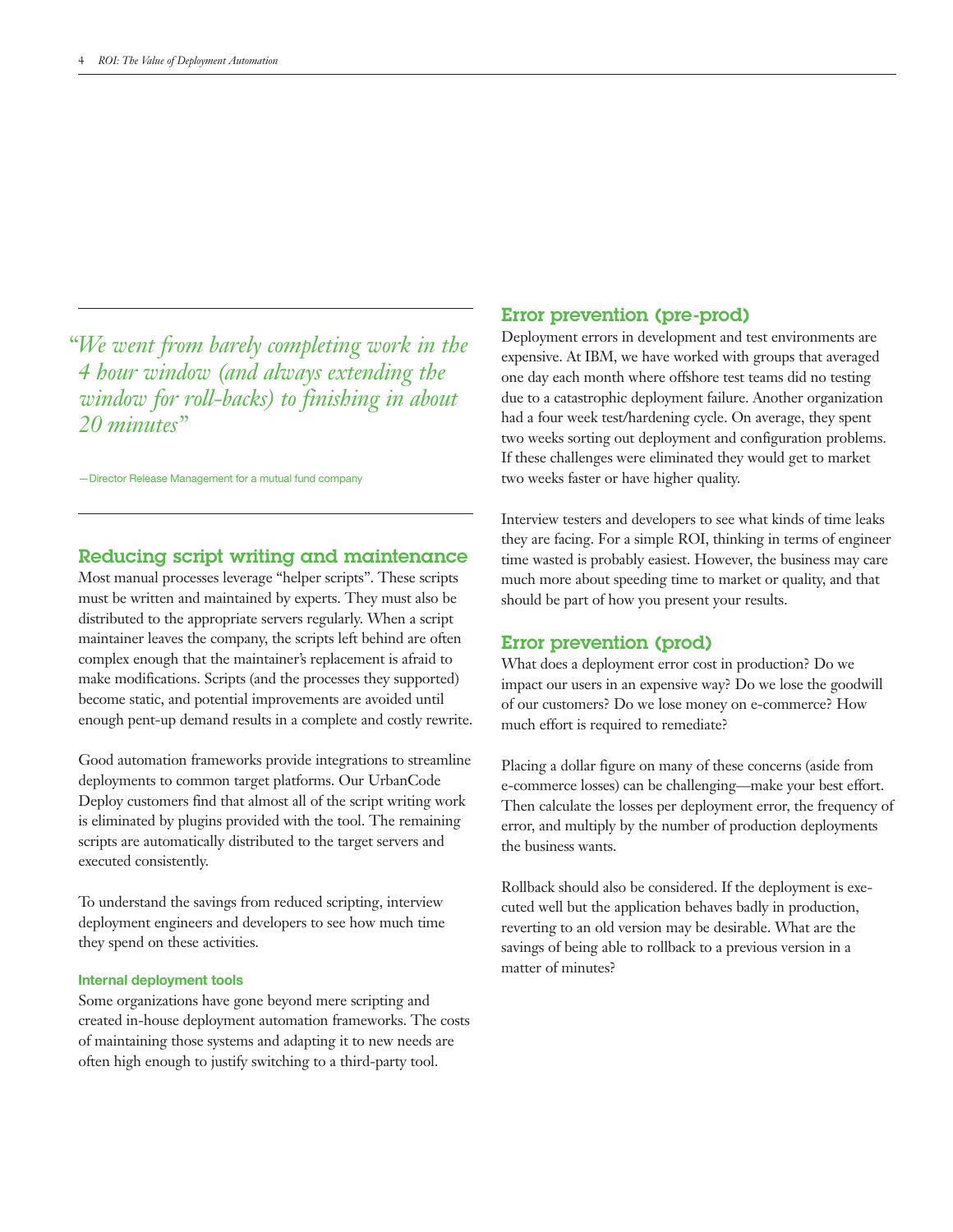#### **The Cost of an Hour**

An input to many of the equations below is the cost of an hour of a "fully loaded" engineer. The concept of a "fully loaded" engineer is to include the company's outlay for benefits, vacations, insurance, etc. You might get a good number to work with from HR, but more likely, you'll need to estimate it yourself. For an IT worker, these additional costs can frequently be anywhere from 20 - 40 percent of salary. We'll assume 30 percent. That makes the estimated loaded cost calculation:

Estimated Annual Salary / 52 weeks/year / 40 hours/week \* 1.3

So if we have an engineer making \$80,000, a reasonable estimate of hourly loaded cost would be: 80,000/52/40\*1.3=\$50/hour.

# Audit and bug triage: visibility into what's where and how it got there

The best deployment automation solutions also provide excellent visibility and automate reporting into what is where, who deployed, who approved, and how the deployment process was designed. In short, audits become much easier. This can result in two line-items in an ROI calculation.

1) Effort saved in complying with audit requirements 2) Reduced likelihood of audit failure

A better understanding of what is where can help test and release planning teams as well. Bug triage is easier when everyone understands exactly what versions of each system component were present in a given environment. Knowing exactly what tests passed is crucial when deciding what to promote to a higher environment such as production.

To support both audit and visibility, it's critical that the deployment automation framework provides precise tracking of versions, and can guarantee that what is deployed to production is bit-for-bit identical to what was certified in prior environments. Better deployment automation frameworks, like UrbanCode Deploy, even provide an integrated package repository to support these needs.

# Reduced evening/weekend demands on release engineers

Deployment automation often allows us to reduce or eliminate the frequency of release engineers working long hours on evenings and weekends. With automation, one may simply schedule a deployment to run automatically when the window starts. Or, by speeding the deployment and using zero downtime techniques, the deployment window may be able to be moved into normal working hours.

Avoiding long hours late at night is important. In the day (or days) following an all-nighter, engineers involved in a large release effort are less productive and more likely to make mistakes. At the most, the engineers simply take the morning or day after a major release off to sleep. Disruptions in their normal sleep patterns can impact their ability to focus for the rest of the week as well.

Late night deployments are also more risky. When up late, engineers suffer reduced ability to make sound judgments based on risks. They will tend to take riskier paths during the most critical releases. It is important to acknowledge that the highly critical deployments we often push to the middle of the night to minimize impact, are executed by engineers whose lack of sleep represents a significant risk.

Releases at odd hours also have an impact on retention. While most engineers will absorb the occasional all-nighter pretty well, increasing release frequency can make repeated all-nighters unbearable. This can drive away some of your best people, leading to expensive hiring and training cycles.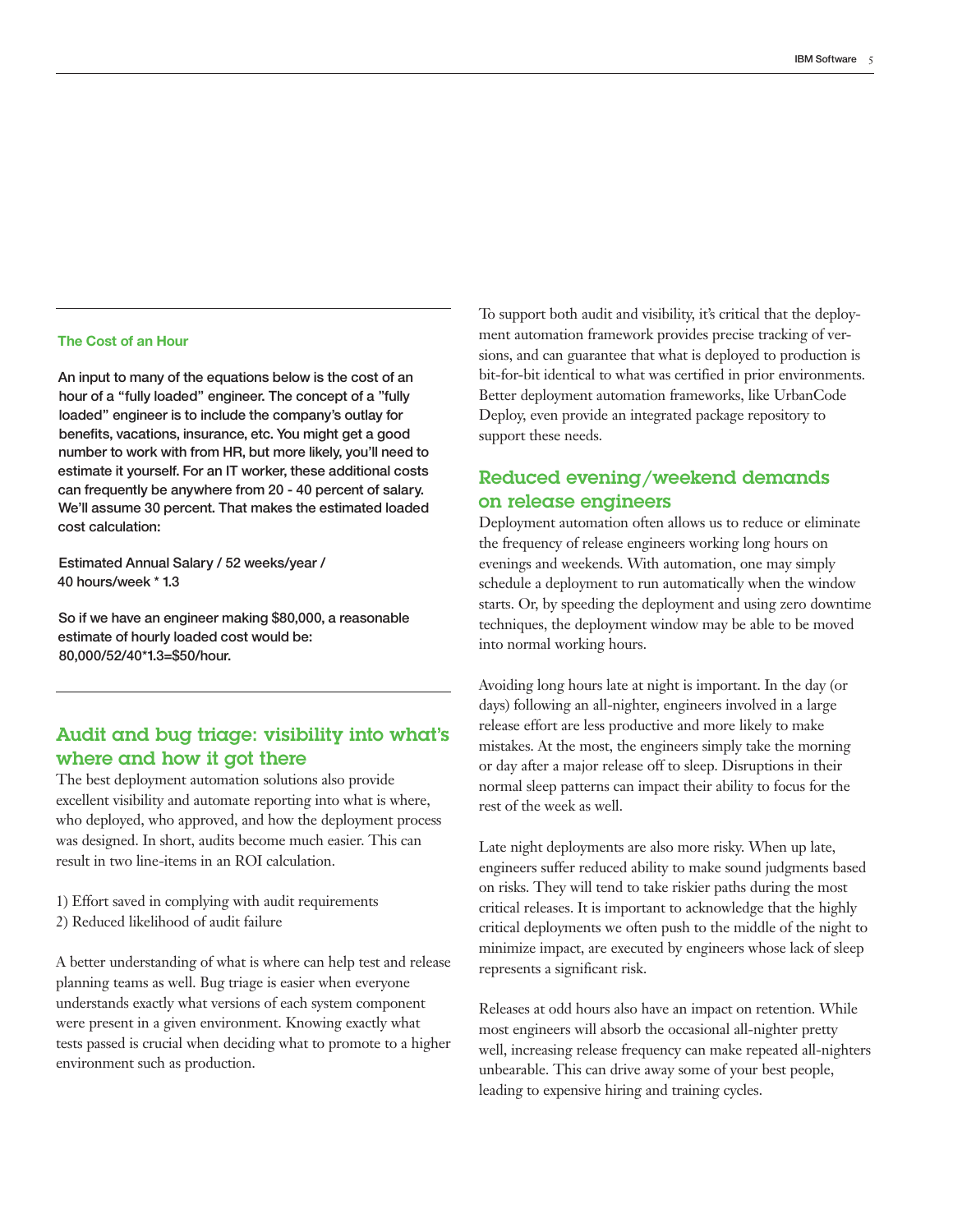## Bottom line

Manual deployment processes are inefficient and error-prone. As our industry moves towards more frequent, more modular releases, the problems become unbearable. With automation, teams are able to deliver more frequently, with higher quality, and less painfully.

# Appendix A: the math

## **The cost of an hour**

An input to many of the equations below is the cost of an hour for a "fully loaded" engineer. The concept of a "fully loaded" engineer is to include the company's outlay for benefits,

vacations, insurance, etc. You might get a good number to work with from HR, but more likely, you'll need to estimate it yourself. For an IT worker, these additional costs can frequently be anywhere from 20 - 40 percent of salary. We'll assume 30 percent. That makes the estimated loaded cost calculation:

Estimated Annual Salary / 52 weeks/year / 40 hours/week \* 1.3

So if we have an engineer making \$80,000, a reasonable estimate of hourly loaded cost would be: 80,000/52/40\*1.3=\$50/hour.

| <b>Task</b>                         | <b>Duration - Manual</b><br>(min) | <b>Effort - Manual</b><br>(min) | <b>Duration - Automation</b><br>(min) | <b>Effort - Automation</b><br>(min) |
|-------------------------------------|-----------------------------------|---------------------------------|---------------------------------------|-------------------------------------|
| Request deploy                      | 5                                 | 5                               | 4                                     | $\overline{4}$                      |
| Lag until deploy starts             | 60                                | 0                               | 0                                     | 0                                   |
| Copy files to 20 servers            | 15                                | 5                               | 10                                    | 0                                   |
| Execute install steps on 20 servers | 180                               | 180                             | 10                                    | 0                                   |
| Update config files                 | 30                                | 30                              | 2                                     | 0                                   |
| Manual smoke test of env            | 15                                | 15                              | 15                                    | 15                                  |
| Total                               | 305 min                           | 235 min                         | 41 min                                | $19$ min                            |

#### **The cost of a deployment**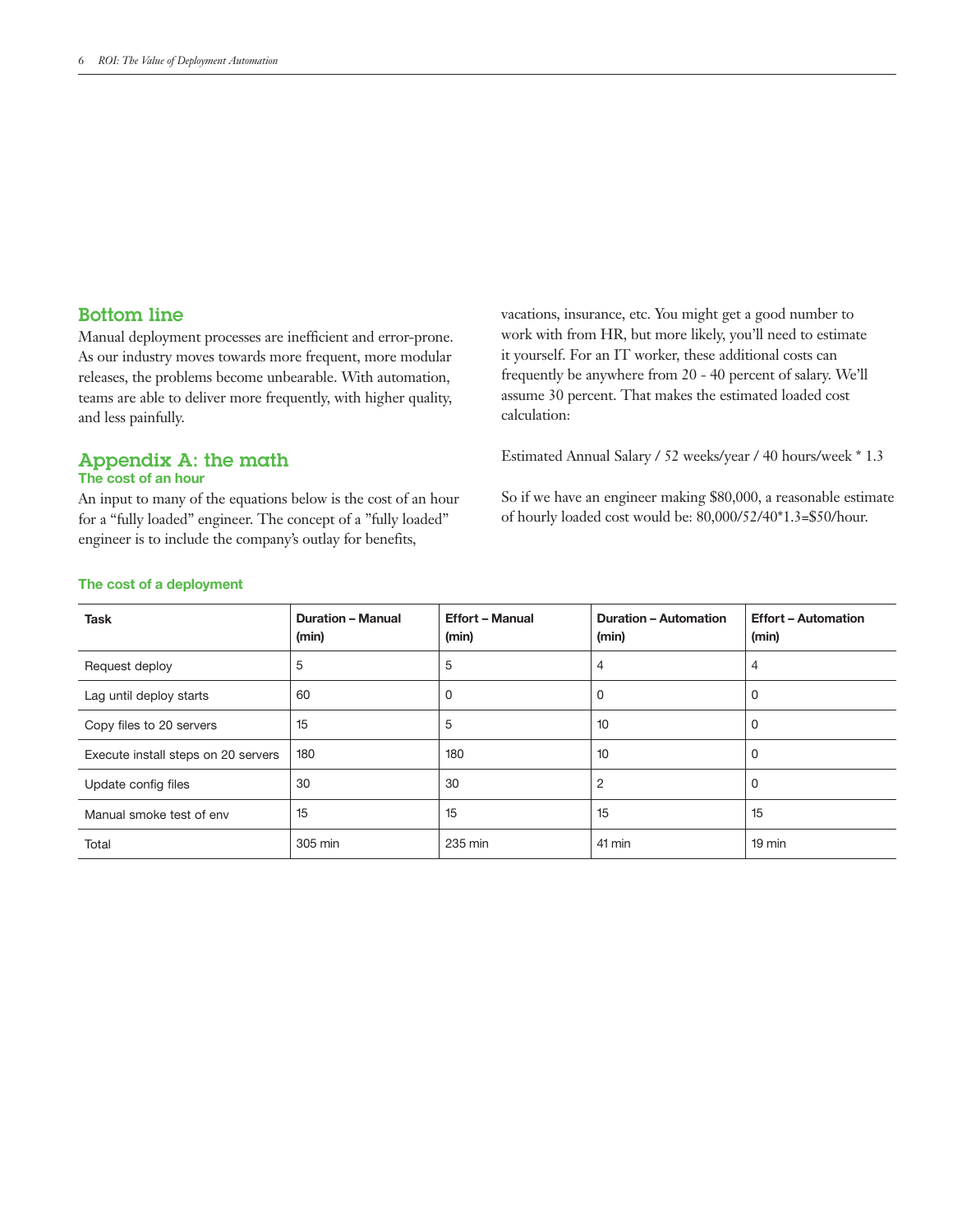Knowing what a deployment costs with and without automation is central to understanding the benefits of automation.

With this kind of calculation, we can see that for each deployment to a 20-server environment, we save 206 minutes of effort—about 3.5 hours. If we determine that we are doing one of these deployments a week, and an hour of engineer time costs \$50, we save:

(206 mins/deploy) \* (1/60 hours/min) \* (50 dollars / hour) \*  $(52 \text{ deploy/year}) = $8,926 \text{ per year}.$ 

The other way to look at this is that for the same engineering cost, you could go from 52 deployments per year to 546—about 2 deployments each business day. If moving to more regular deployments is the goal, then you are comparing an automation tool against hiring many more engineers to do the deployments:

(206 mins/deploy)  $*(1/60 \text{ hours/min}) * (50 \text{ dollars}/\text{hour}) *$ (546 deploy/year) = \$93,730 per year.

#### **Using "clock time" savings not just effort time.**

Above, we determined how much less cost is associated with actually doing the deployment. In the example above, we also care that the deployment takes 4.5 hours less time to accomplish. In a test lab, we may determine that our testers are wasting about half their time while their primary test environment is down. If that's currently happening once a week, we could calculate the cost of lost time as:

 $(305 \text{ minutes} - 41 \text{ minutes})$   $(1/60 \text{ hours/min}) * 4 \text{ testers} *$ 50 percent wasted  $*(40$  dollars / tester hour)  $*$  52 / year = \$19,136 / year savings.

The new time to deploy is less than an hour. We now have the option of having no impact on the testers at all if deployments are scheduled to happen during lunch or standing meeting nudging the value up to \$21k. More importantly, a standing deployment schedule could push updates twice a day (overnight and during lunch) ensuring that the test team was always testing the latest code from development. A bug found sooner is cheaper for developers to triage and fix, than one found later.

\* This is just for one weekly deployment process. Do this estimation for a representative sample of your processes and extrapolate a total benefit.